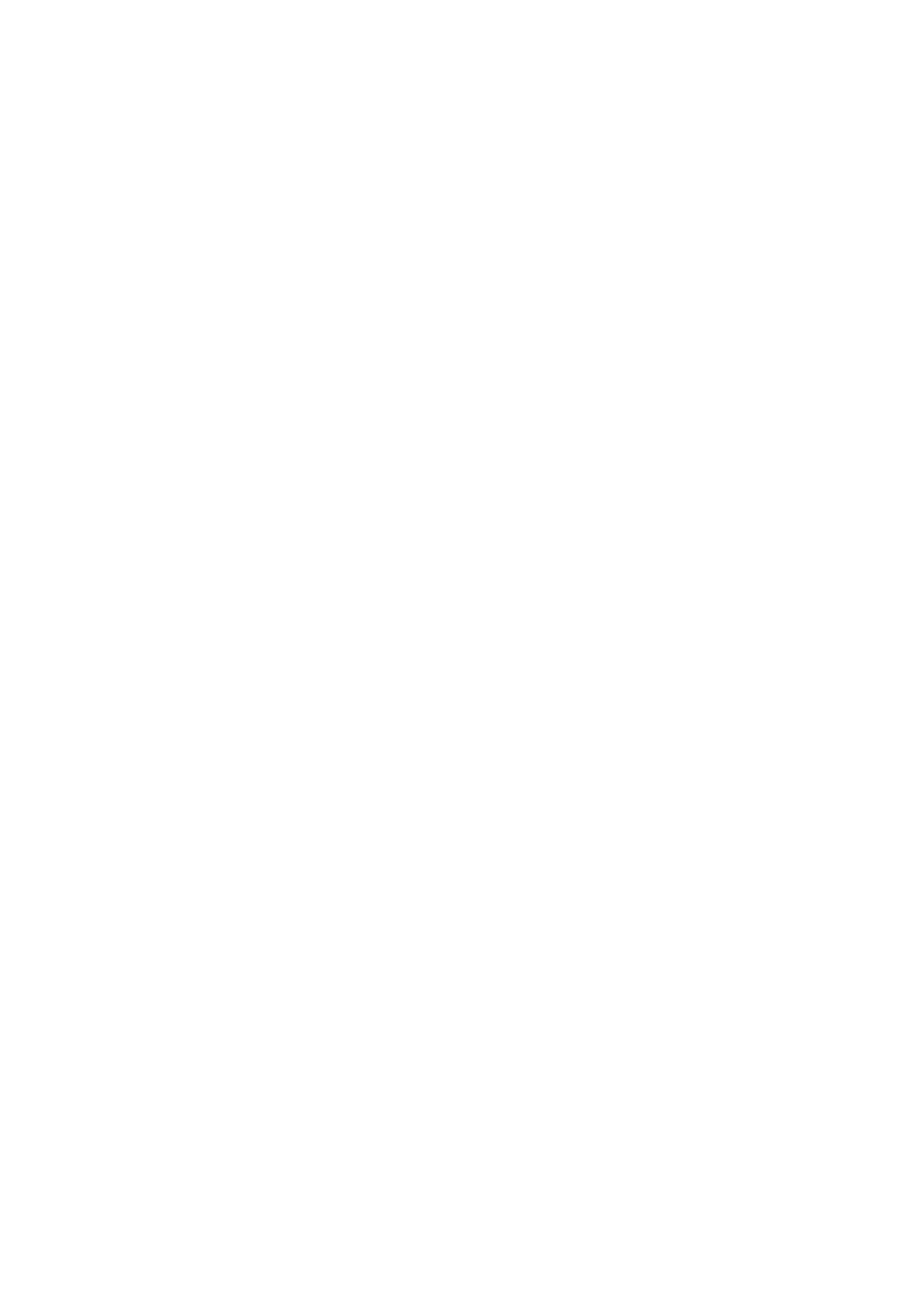#### **ANNEX**

### **Resolution LEG.3(91) adopted on 27 April 2006**

### **ADOPTION OF GUIDELINES ON FAIR TREATMENT OF SEAFARERS IN THE EVENT OF A MARITIME ACCIDENT**

### THE LEGAL COMMITTEE OF THE INTERNATIONAL MARITIME ORGANIZATION AND THE GOVERNING BODY OF THE INTERNATIONAL LABOUR ORGANIZATION,

 RECALLING resolution A.987(24) approved by the Assembly of IMO at its twenty-fourth regular session and the ILO Governing Body at its 292<sup>nd</sup> session, by which the IMO Assembly and the ILO Governing Body, *inter alia*, agreed to the adoption of Guidelines on fair treatment of seafarers in the event of a maritime accident as a matter of priority and authorized the IMO Legal Committee and the ILO Governing Body to promulgate the said guidelines once finalized, by appropriate means;

 HAVING considered the Guidelines as prepared by the Joint IMO/ILO *Ad Hoc* Expert Working Group on Fair Treatment of Seafarers in the Event of a Maritime Accident;

REALIZING the need to keep the Guidelines under review;

 RECALLING the Vienna Convention on Consular Relations, in particular, Article 36 concerning communication and contact with nationals;

 NOTING MSC/MEPC.4/Circ.1 on Retention of original records/documents on board ships dated 26 September 2005;

 BEARING IN MIND the importance of the United Nations Convention on the Law of the Sea, done at Montego Bay on 10 December 1982, in particular articles 97, 228, 230, 232 and 292, and of the customary international law of the sea;

CONSIDERING that the Guidelines provide a code of best practice;

MINDFUL of the need to monitor the application and implementation of the Guidelines; and

 BEARING IN MIND FURTHER, the adoption of the ILO Maritime Labour Convention on 23 February 2006; hereby,

1. ADOPT the Guidelines on fair treatment of seafarers in the event of a maritime accident set out in the annex to the present resolution;

2. INVITE Member Governments to implement these Guidelines as from 1 July 2006;

3. INVITE ALSO Member Governments and non-governmental organizations in consultative status with IMO and ILO to circulate the Guidelines as widely as possible in order to ensure their widespread promulgation and implementation;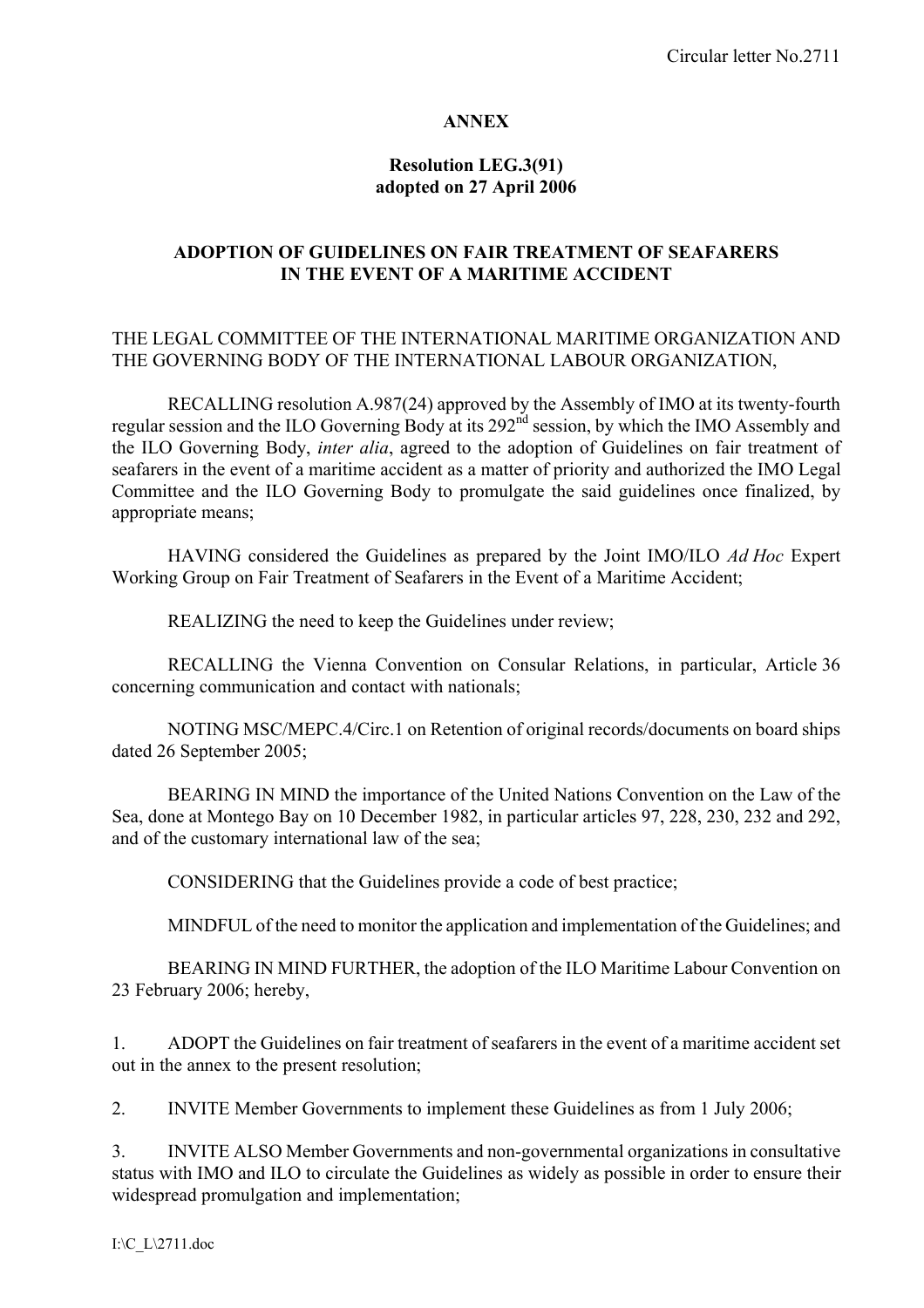4. INVITE, where appropriate, Member Governments to consider amending their national legislation to give full and complete effect to the Guidelines;

5. INVITE FURTHER Member Governments to take note of the principles contained in these Guidelines when considering fair treatment of seafarers in other circumstances where innocent seafarers might be detained; and

6. AGREE on the need to keep the Guidelines under review.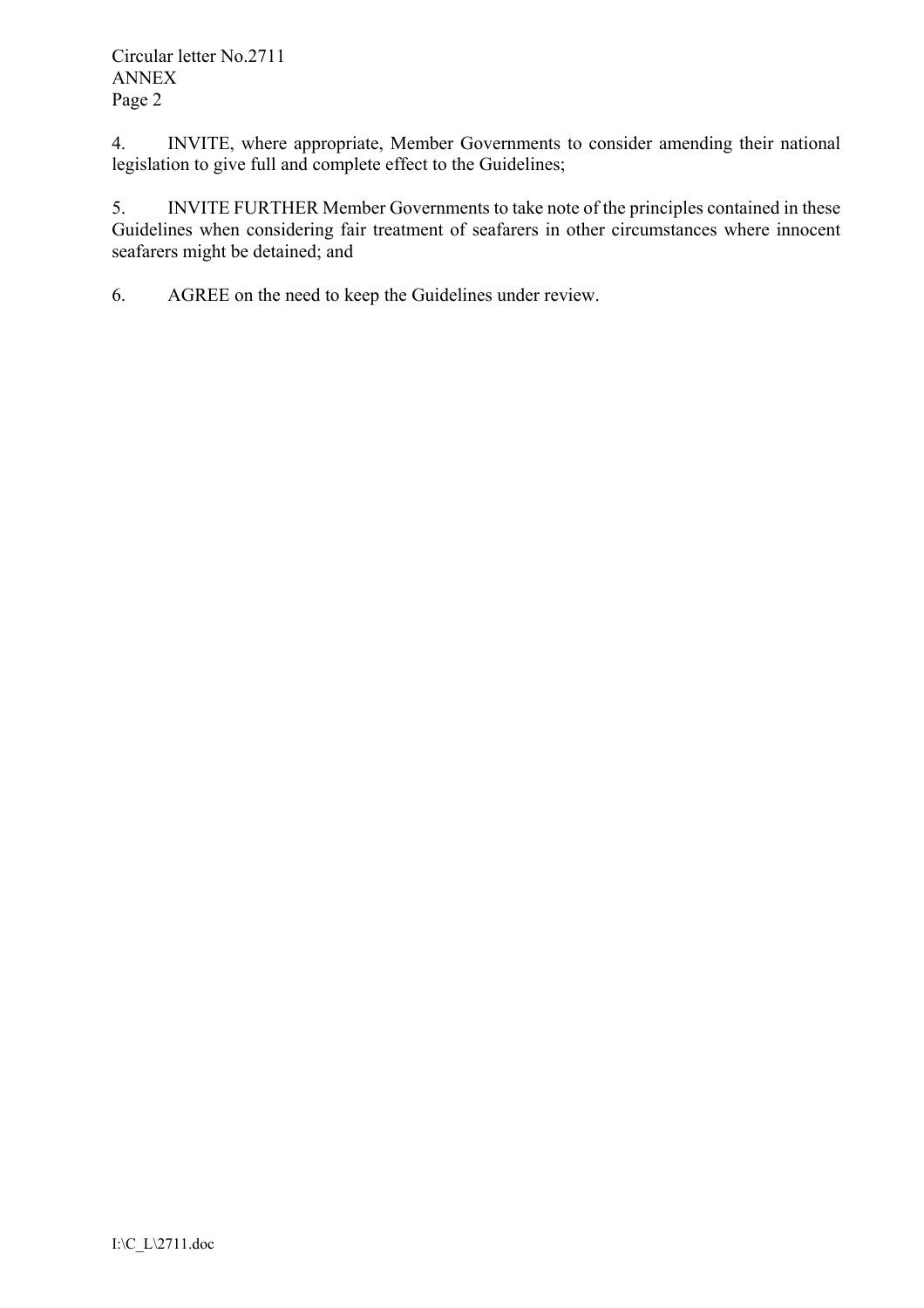# ANNEX

# **GUIDELINES ON FAIR TREATMENT OF SEAFARERS IN THE EVENT OF A MARITIME ACCIDENT**

### **I Introduction**

1 It is recommended that these Guidelines be observed in all instances where seafarers may be detained by public authorities in the event of a maritime accident.

2 Seafarers are recognized as a special category of worker and, given the global nature of the shipping industry and the different jurisdictions that they may be brought into contact with, need special protection, especially in relation to contacts with public authorities. The objective of these Guidelines is to ensure that seafarers are treated fairly following a maritime accident and during any investigation and detention by public authorities and that detention is for no longer than necessary.

3 These Guidelines have been prepared in accordance with resolution A.987(24)<sup>\*</sup> on Guidelines on fair treatment of seafarers in the event of a maritime accident adopted on 1 December 2005 by the Assembly of the International Maritime Organization. This resolution is attached at annex to these Guidelines.

4 These Guidelines do not seek to interfere with any State's domestic, criminal, or civil law processes nor the full enjoyment of the basic rights of seafarers, including those provided by international human rights instruments, and the seafarers' right to humane treatment at all times.

5 Seafarers are entitled to protection against coercion and intimidation from any source during or after any investigation into a maritime accident.

6 The investigation of a maritime accident should not prejudice the seafarer in terms of repatriation, lodgings, subsistence, payment of wages and other benefits and medical care. These should be provided at no cost to the seafarer by the shipowner, the detaining State or an appropriate State.

7 These Guidelines do not apply to warships or naval auxiliaries.

### **II Definitions**

8 For the purposes of these Guidelines,

"seafarer" means any person who is employed or engaged or works in any capacity on board a ship;

"shipowner" means the owner of the ship or another organization or person, such as the manager, agent or bareboat charterer, who has assumed the responsibility for the operation of the ship from the owner and who, on assuming such responsibility, has agreed to take over the duties and responsibilities of the shipowner, regardless of

 $\overline{a}$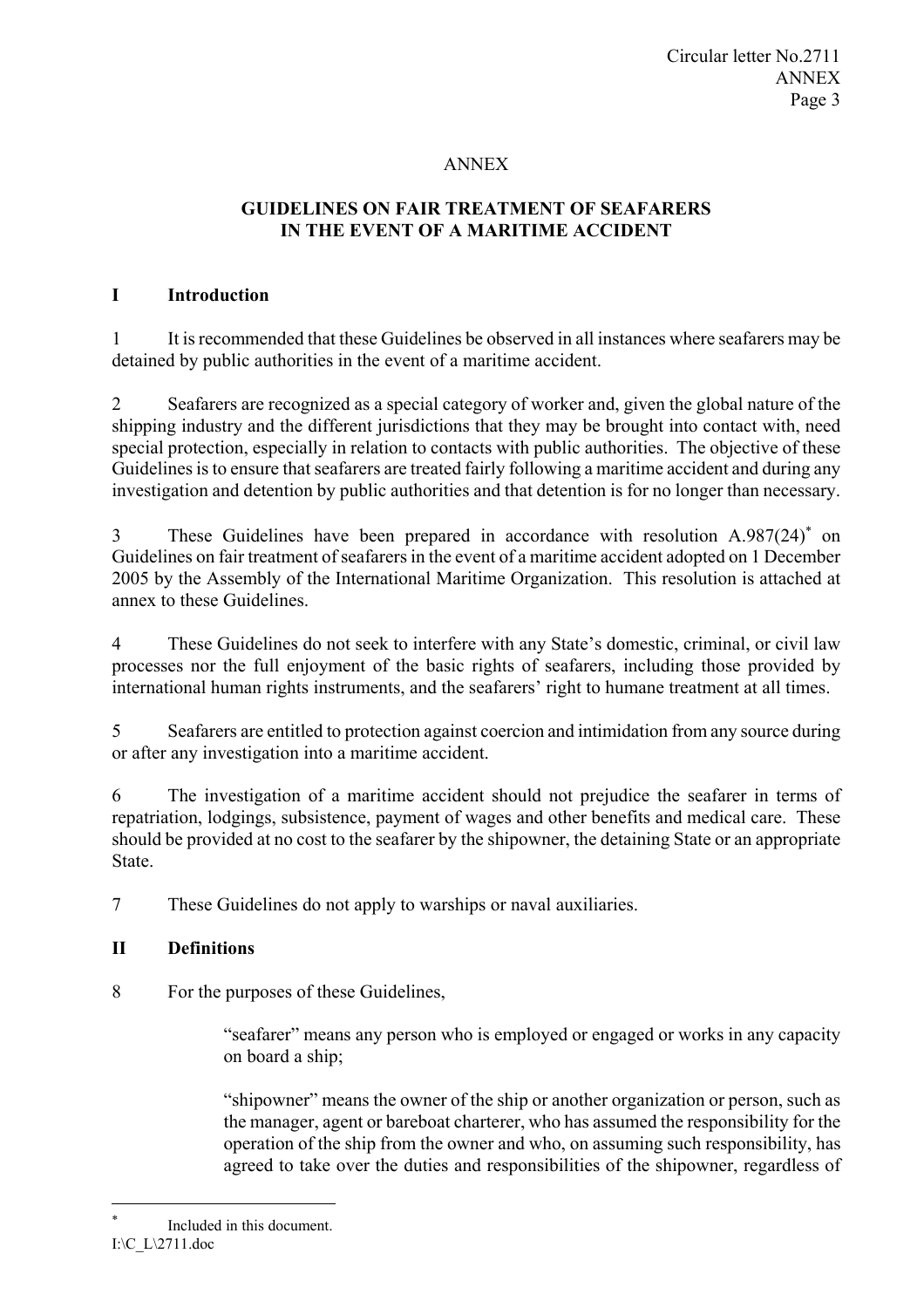whether any other organization or persons fulfil certain of the duties or responsibilities on behalf of the shipowner;

"maritime accident" means any unforeseen occurrence or physical event connected to the navigation, operations, manoeuvring or handling of ships, or the machinery, equipment, material, or cargo on board such ships which may result in the detention of seafarers;

"investigation" means an investigation into a maritime accident;

"detention" means any restriction on the movement of seafarers by public authorities, imposed as a result of a maritime accident**,** including preventing them leaving the territory of a State other than the seafarer's country of nationality or residence.

#### **III Guidelines for the port or coastal State**

- 9 The port or coastal State should:
	- .1 take steps so that any investigation they conduct to determine the cause of a maritime accident that occurs within their jurisdiction is conducted in a fair and expeditious manner;
	- .2 co-operate and communicate with all substantially interested States, shipowners, and seafarers, and take steps to provide seafarers' representative organizations in the port or coastal State with access to seafarers;
	- .3 take steps to ensure that adequate measures are taken to preserve human rights of seafarers at all times, and the economic rights of detained seafarers;
	- .4 ensure that seafarers are treated in a manner which preserves their basic human dignity at all times;
	- .5 take steps to ensure/verify that adequate provisions are in place to provide for the subsistence of each detained seafarer including, as appropriate, wages, suitable accommodation, food and medical care;
	- .6 ensure that due process protections are provided to all seafarers in a non-discriminatory manner;
	- .7 ensure that seafarers are, where necessary, provided interpretation services, and are advised of their right to independent legal advice, are provided access to independent legal advice, are advised of their right not to incriminate themselves and their right to remain silent, and, in the case of seafarers who have been taken into custody, ensure that independent legal advice is provided;
	- .8 ensure that involved seafarers are informed of the basis on which the investigation is being conducted (i.e., whether it is in accordance with the IMO Code for the Investigation of Marine Casualties and Incidents (resolution A.849(20) as amended by resolution A.884(21) or as subsequently amended), or pursuant to other national legal procedures);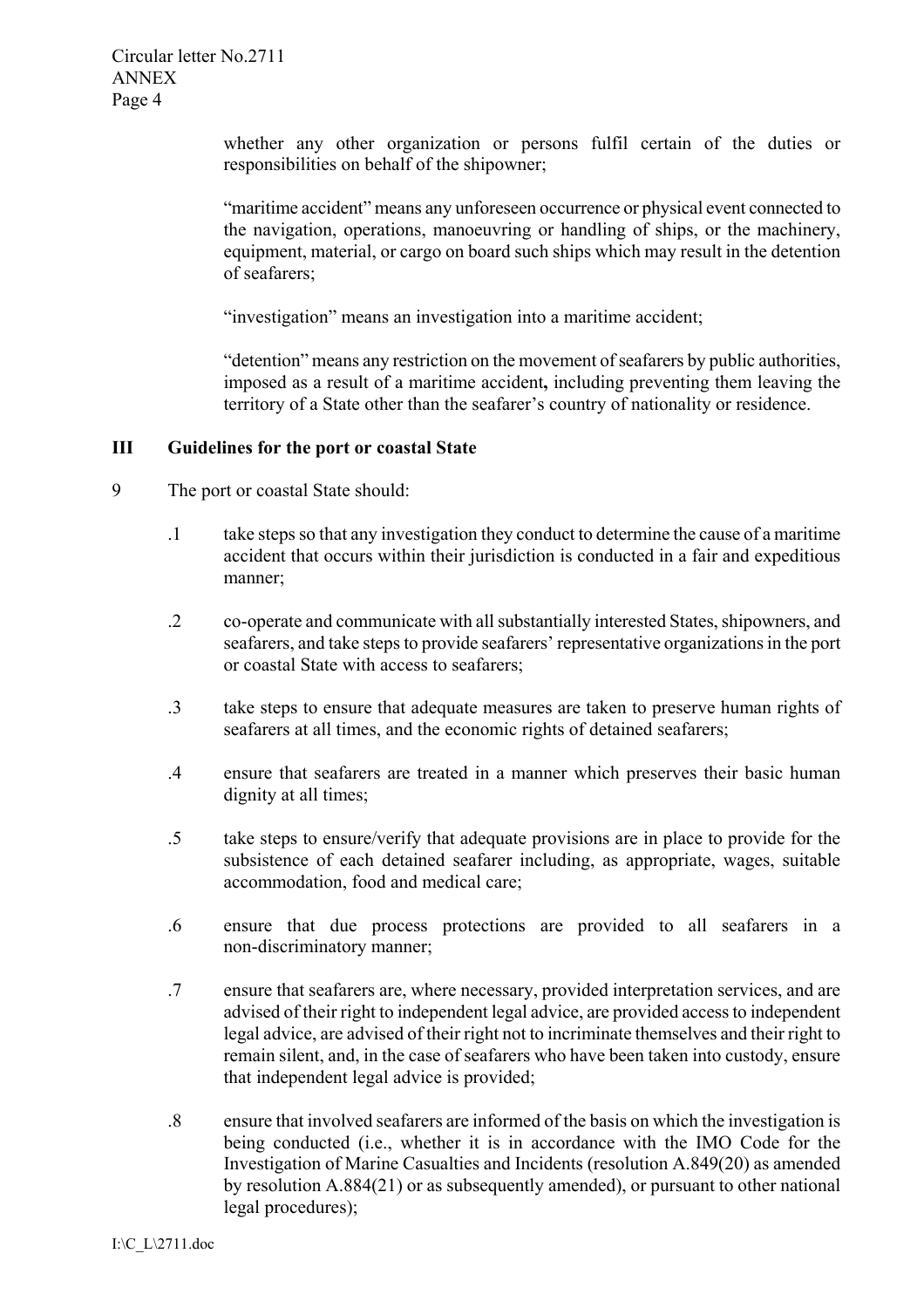- .9 ensure that the obligations of the Vienna Convention on Consular Relations, including those relating to access, are promptly fulfilled and that the State(s) of the nationality of all seafarers concerned are notified of the status of such seafarers as required, and also allow access to the seafarers by consular officers of the flag State;
- .10 ensure that all seafarers detained are provided with the means to communicate privately with all of the following parties:
	- family members;
	- welfare organizations;
	- the shipowner;
	- trade unions;
	- the Embassy or Consulate of the flag State and of their country of residence or nationality; and
	- legal representatives;
- .11 use all available means to preserve evidence to minimize the continuing need for the physical presence of any seafarer;
- .12 ensure decisions taken pursuant to the Protocol of 1978 relating to the International Convention for the Prevention of Pollution from Ships, 1973 (MARPOL 73/78) are consistent with the provisions of Annex 1 (Regulations for the prevention of pollution by oil), Regulation 11;
- .13 promptly conduct interviews with seafarers, when done for a coastal State investigation following a maritime accident, taking into account their physical and mental condition resulting from the accident;
- .14 take steps to ensure that seafarers, once interviewed or otherwise not required for a coastal State investigation following a maritime accident, are permitted to be re-embarked or repatriated without undue delay;
- .15 consider non-custodial alternatives to pre-trial detention (including detention as witnesses), particularly where it is evident that the seafarer concerned is employed in a regular shipping service to the detaining port or coastal State;
- .16 promptly conclude its investigation and, if necessary, charge seafarers suspected of criminal actions and ensure that due process protections are provided to all seafarers subsequent to any such charge:
- .17 have in place procedures so that any damage, harm or loss incurred by the detained seafarer or by the shipowner, in relation to the detention of that particular seafarer, attributable to the wrongful, unreasonable or unjustified acts or omissions of the detaining port or coastal State are promptly and fully compensated;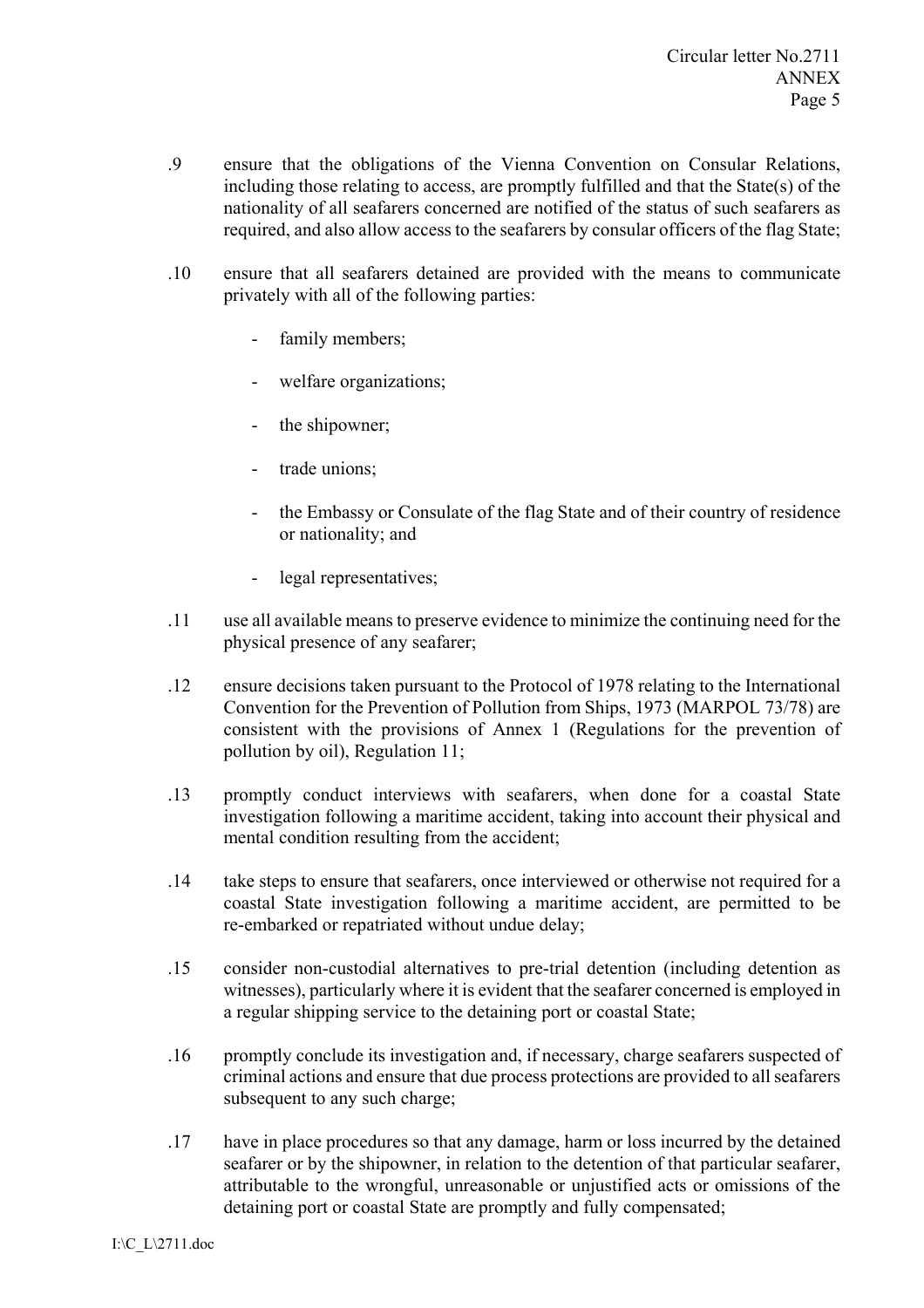- .18 insofar as national laws allow, ensure that a process is available for posting a reasonable bond or other financial security to allow for release and repatriation of the detained seafarer pending resolution of any investigatory or judicial process;
- .19 take steps to ensure that any court hearing, when seafarers are detained, takes place as expeditiously as possible;
- .20 take steps to ensure decisions taken are consistent with generally applicable provisions of the law of the sea;
- .21 take steps to respect the generally accepted provisions of international maritime law regarding the principle of exclusive flag State jurisdiction in matters of collision or other incidents of navigation; and
- .22 take steps to ensure that no discriminatory or retaliatory measures are taken against seafarers because of their participation during investigations.

### **IV Guidelines for the flag State**

- 10 The flag State should:
	- .1 take steps to ensure that any investigation to determine the cause of a maritime accident is conducted in a fair and expeditious manner;
	- .2 co-operate and communicate with all substantially interested States, shipowners, and seafarers, and take steps to provide seafarers' representative organizations with access to seafarers;
	- .3 where appropriate, participate directly, under the IMO Code for the Investigation of Maritime Casualties and Incidents (IMO Assembly resolution A.849(20) as amended by resolution A.884(21) and as may be subsequently amended), in any casualty investigation;
	- .4 assist in ensuring that shipowners honour obligations to seafarers involved in a maritime accident or any investigation;
	- .5 ensure/verify that adequate provisions are in place to provide for the subsistence of each detained seafarer, including, as appropriate, wages, suitable accommodation, food and medical care;
	- .6 ensure that shipowners honour obligations to co-operate in any flag, coastal or port State investigation following a maritime accident;
	- .7 assist seafarers to secure fair treatment, and assist shipowners in the event of an investigation by a port or coastal State;
	- .8 fund the repatriation of seafarers, where necessary, following the aftermath of a maritime accident in instances where shipowners fail to fulfil their responsibility to repatriate;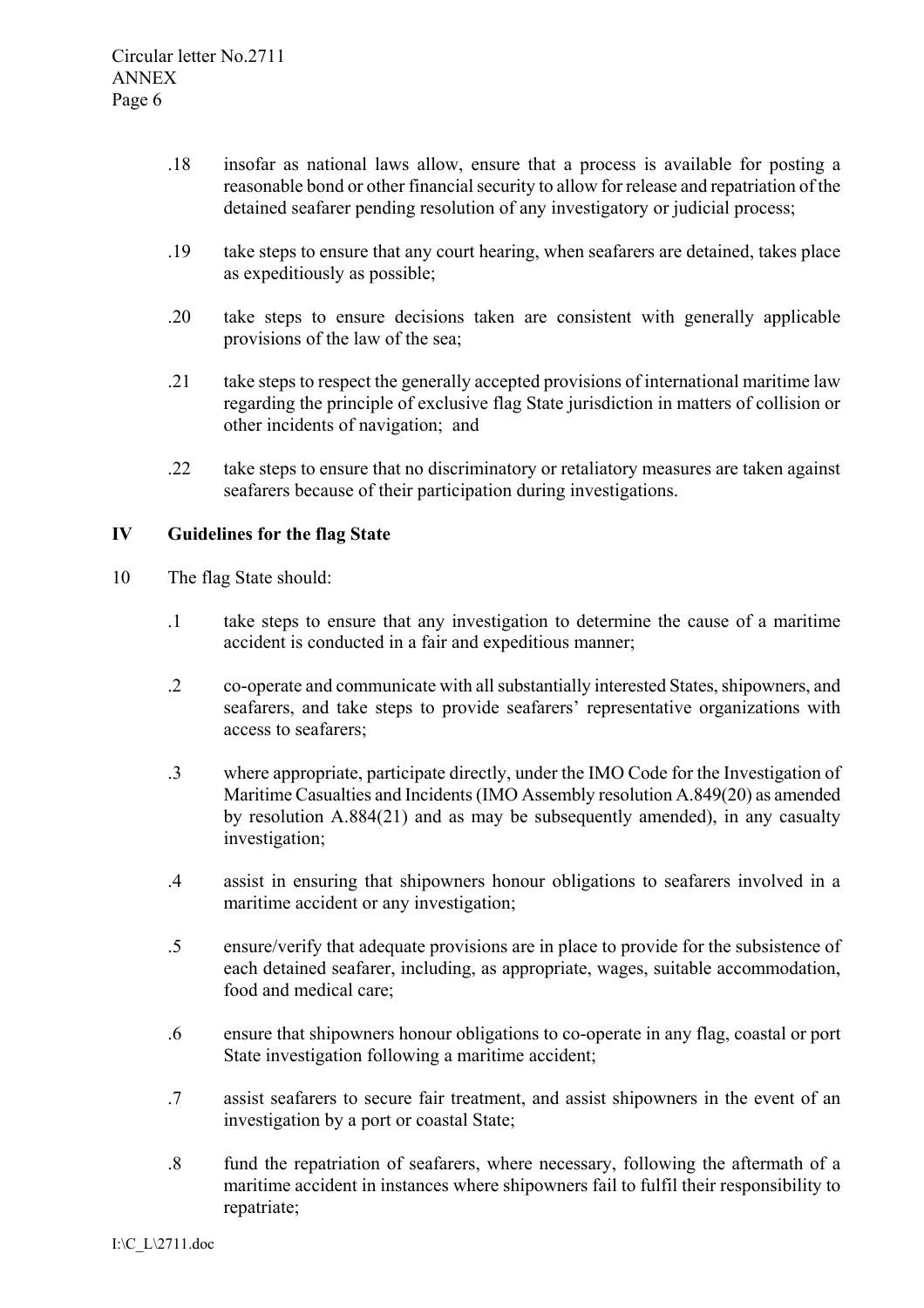- .9 assist, as provided for in national law, in the issuance and service of process and the return to a port or coastal State of seafarers subject to its jurisdiction who are needed solely as witnesses in any proceeding following a maritime accident;
- .10 take steps to ensure that its consular officers are permitted access to the involved seafarers, irrespective of their nationality;
- .11 take all necessary measures to ensure the fair treatment of seafarers who were employed or engaged on a vessel flying its flag. This may ultimately include utilizing international dispute resolution mechanisms, which can secure the prompt release of vessels and crews upon the posting of a reasonable bond or financial security; and
- .12 take steps to ensure that no discriminatory or retaliatory measures are taken against seafarers because of their participation during investigations.

### **V Guidelines for the seafarer State**

- 11 The seafarer State should:
	- .1 co-operate and communicate with all substantially interested States, shipowners, and seafarers, and take steps to provide seafarers' representative organizations with access to seafarers;
	- .2 monitor the physical and mental well-being and treatment of seafarers of their nationality involved in a maritime accident, including any associated investigations;
	- .3 fund the repatriation of their national seafarers, where necessary, following the aftermath of a maritime accident in instances where shipowners and the flag State fail to fulfil their responsibility to repatriate;
	- .4 assist, as provided for in national law, in the service of process and the return to a port or coastal State of seafarers subject to its jurisdiction who are needed solely as witnesses in any proceeding following a maritime accident;
	- .5 take steps to ensure that its consular officers are permitted access to the involved seafarers;
	- .6 take steps to provide support and assistance, to facilitate the fair treatment of nationals of the seafarer State and the expeditious handling of the investigation;
	- .7 take steps to ensure that all funds remitted by shipowners, the detaining State, or any other State for detained seafarers, or for support of those seafarers' families, are delivered for the intended purposes; and
	- .8 take steps to ensure that no discriminatory or retaliatory measures are taken against seafarers because of their participation during investigations.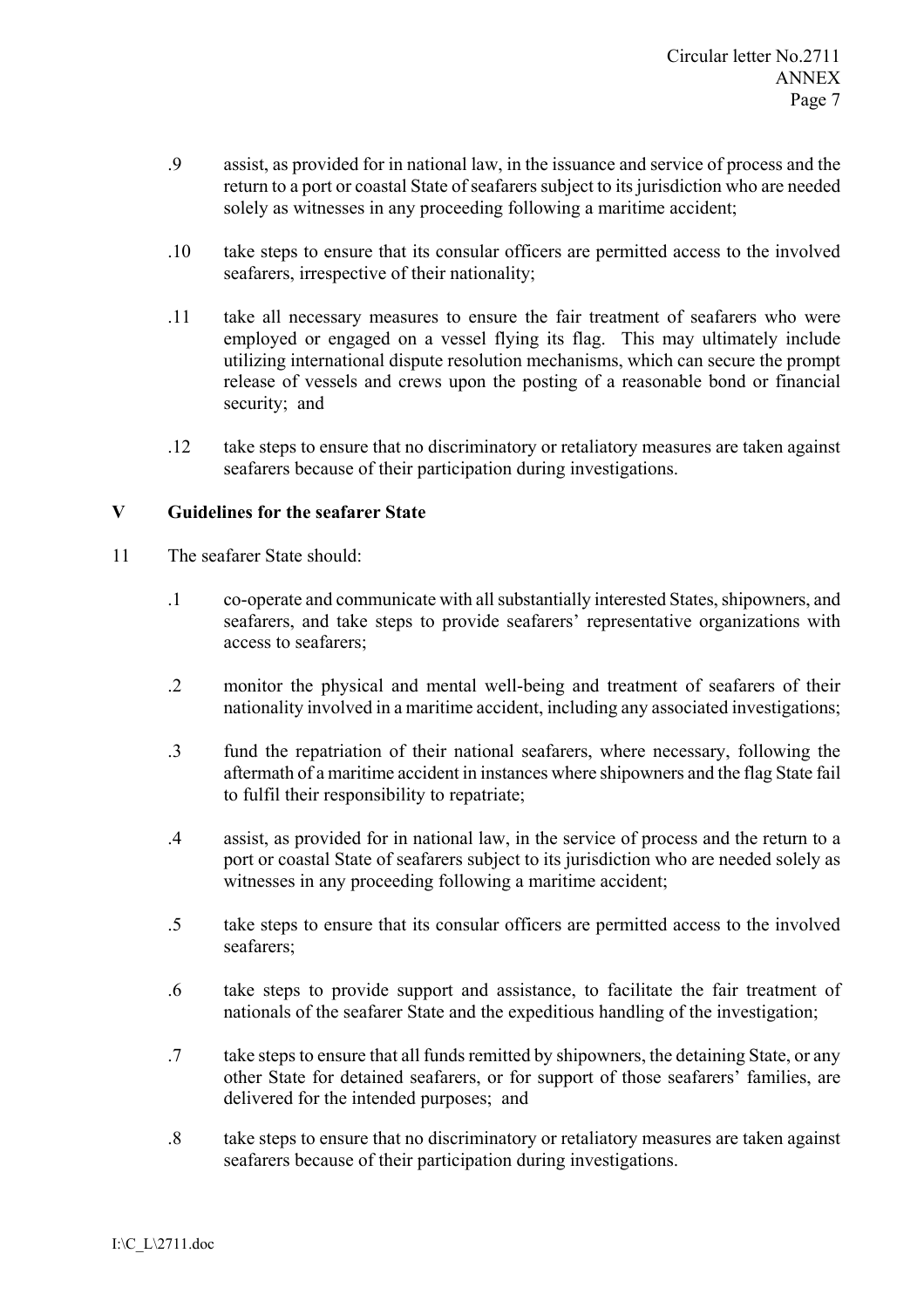### **VI Guidelines for shipowners**

12 With regard to investigations, shipowners have an overriding duty to protect the rights of the seafarers employed or engaged, including the right to avoid self-incrimination and to take steps to ensure their fair treatment, and should:

- .1 take all available measures to ensure that no discriminatory or retaliatory measures are taken against seafarers because of their participation during investigations and take steps to ensure that such conduct by other entities is not tolerated;
- .2 co-operate and communicate with all substantially interested States, other shipowners, as appropriate, and seafarers, and take steps to provide seafarers' representative organizations with access to seafarers;
- .3 take action to expedite the efforts of a port, coastal, or flag State investigation;
- .4 take steps to encourage seafarers and others under their employment, with due regard to any applicable rights, to co-operate with any investigation;
- .5 use all reasonable means to preserve evidence to minimize the continuing need for the physical presence of any seafarer;
- .6 fulfil their obligation in relation to the repatriation of, or take steps to re-embark, the seafarers; and
- .7 ensure/verify that adequate provisions are in place to provide for the subsistence of each seafarer, including, as appropriate, wages, suitable accommodation, food and medical care.

### **VII Guidelines for seafarers**

- 13 Seafarers should:
	- .1 take steps to ensure, if necessary, that they have appropriate interpretation services;
	- .2 take steps to ensure that they fully understand their right not to self-incriminate, and that they fully understand that when statements are made to port, coastal or flag State investigators, these may potentially be used in a future criminal prosecution;
	- .3 take steps to ensure, if they consider it necessary, that they have arrangements for access to legal advice prior to deciding whether to give statements to port, coastal or flag State investigators; and
	- .4 participate in an investigation, to the extent possible, having regard to their right not to self-incriminate, with port, coastal or flag State investigators, by providing truthful information to the best of their knowledge and belief.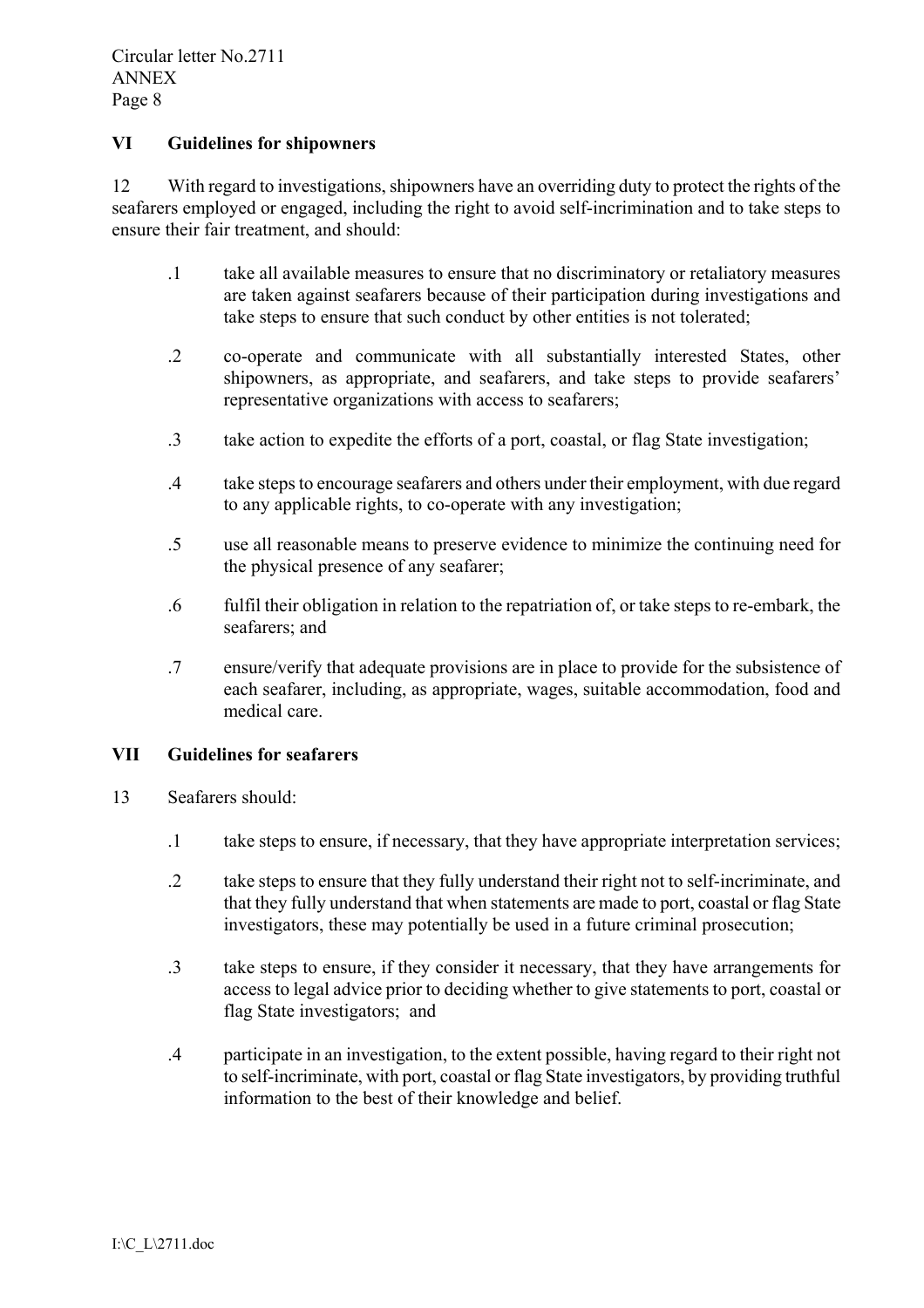### **Appendix**

**INTERNATIONAL MARITIME ORGANIZATION**



*E*

ASSEMBLY 24th session Agenda item 10

A 24/Res.987 9 February 2006 Original: ENGLISH

**Resolution A.987(24)** 

**Adopted on 1 December 2005 (Agenda item 10)** 

# **GUIDELINES ON FAIR TREATMENT OF SEAFARERS IN THE EVENT OF A MARITIME ACCIDENT**

# THE ASSEMBLY OF THE INTERNATIONAL MARITIME ORGANIZATION AND THE GOVERNING BODY OF THE INTERNATIONAL LABOUR ORGANIZATION,

 BEING AWARE of a number of recent incidents in which seafarers on ships that have been involved in maritime accidents have been detained for prolonged periods,

 SERIOUSLY CONCERNED about the need to ensure the fair treatment of seafarers in view of the growing use of criminal proceedings against seafarers after a maritime accident,

 AWARE ALSO that seafarers may not be familiar with the law and processes of a port or coastal State and the impact those national laws may have on them,

 CONVINCED that seafarers should not be held hostage pending the resolution of a financial dispute,

 CONCERNED that, in some cases, the grounds for such detentions have not been clear to the seafarers being detained or to the international maritime community,

 CONCERNED ALSO that in some cases the detained seafarers have been subject to conditions in which their basic human rights appear not to have been fully respected,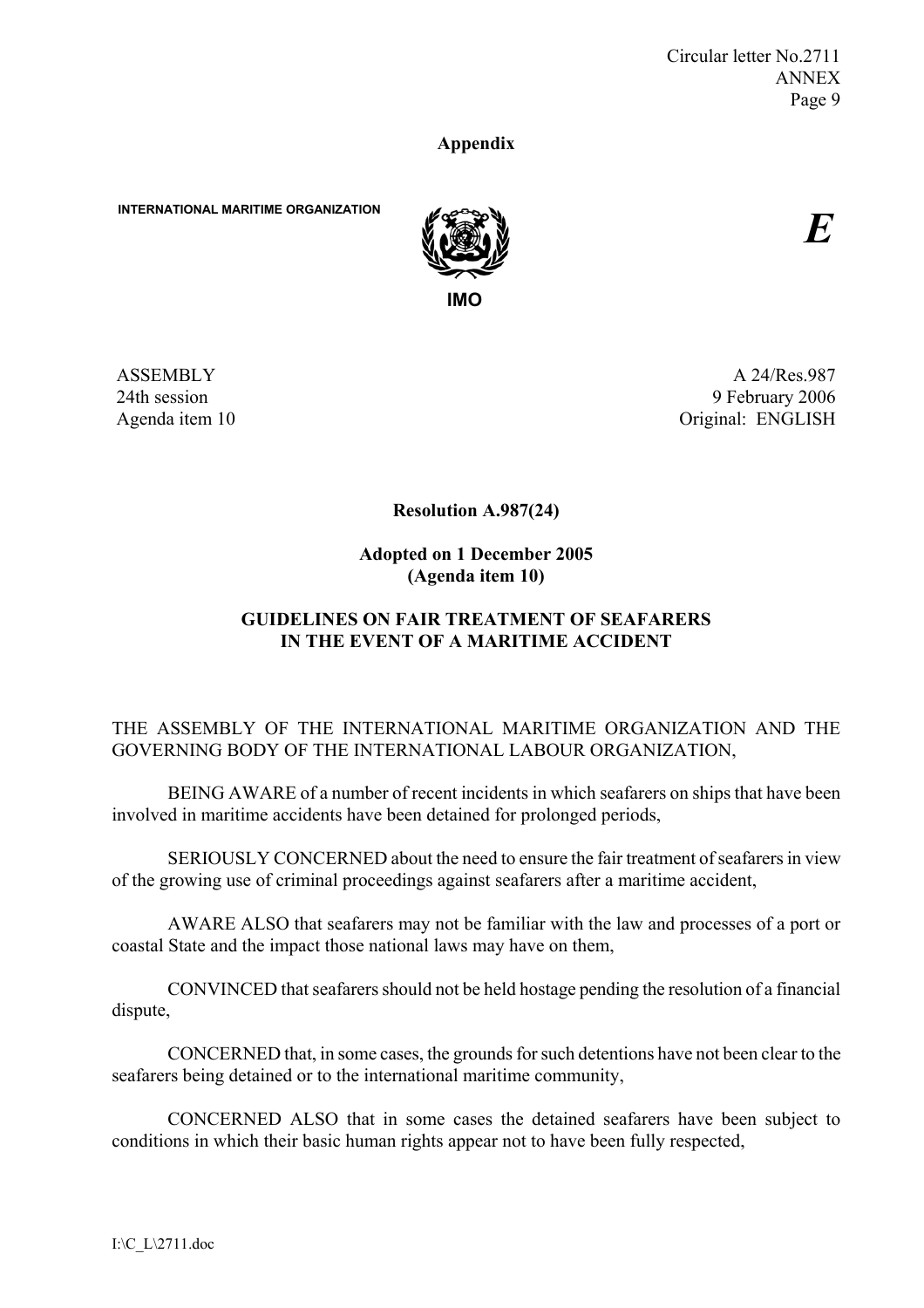Circular letter No.2711 ANNEX Page 10

 CONCERNED FURTHER that these cases have an adverse impact on the morale of seafarers, on the attraction and recruitment of young people into the seafaring profession, and on retention of current seafarers in the profession,

RECALLING the Universal Declaration of Human Rights, the International Covenant on Civil and Political Rights (ICCPR), and the International Covenant on Economic, Social and Cultural Rights (ICESCR),

 RECALLING ALSO the ILO Declaration on Fundamental Principles and Rights at Work, 1998 and the generally accepted principles of international human rights applicable to all workers,

 RECALLING FURTHER the United Nations Convention on the Law of the Sea, 1982, in particular article 292 concerning the prompt release of vessels and crews, and article 230 on monetary penalties and the observance of recognized rights of the accused,

NOTING that MARPOL 73/78 stipulates, in Annex I, Regulation 11 and in Annex II, Regulation 6, that certain discharges are not violations of MARPOL, specifically those resulting from damage to a ship or its equipment, provided that all reasonable precautions have been taken, after the occurrence of the damage or discovery of the discharge, for the purpose of preventing or minimizing the discharge, and except if the owner or the master acted either with intent to cause damage or recklessly and with knowledge that damage would probably result,

NOTING ALSO the relevant international labour standards applicable to repatriation of seafarers, in particular ILO Convention No.166 concerning the Repatriation of Seafarers, (Revised), 1987,

 NOTING FURTHER the IMO Code for the Investigation of Maritime Casualties and Incidents (resolution A.849(20) as amended by resolution A.884(21)),

 RECOGNIZING the established rights of States to prosecute or extradite in accordance with international law those accused of criminal behaviour,

 RECOGNIZING FURTHER that States should conduct investigations into maritime accidents,

 RECOGNIZING ALSO that the issue of fair treatment of seafarers is the direct responsibility of port or coastal States, flag States, the State of the nationality of the seafarer, shipowners and seafarers,

 CONVINCED that recommendatory guidelines are an appropriate means of establishing a framework of legal certainty and consistent good practice to ensure that, in connection with maritime accidents, seafarers are fairly treated and their rights are not violated,

 CONSIDERING that, given the global nature of the shipping industry, seafarers need special protection,

 CONVINCED ALSO that the protection of the rights of seafarers through the application of the guidelines referred to above is necessary to avoid the financial, physical and emotional burden which prolonged detention inflicts on seafarers and their families,